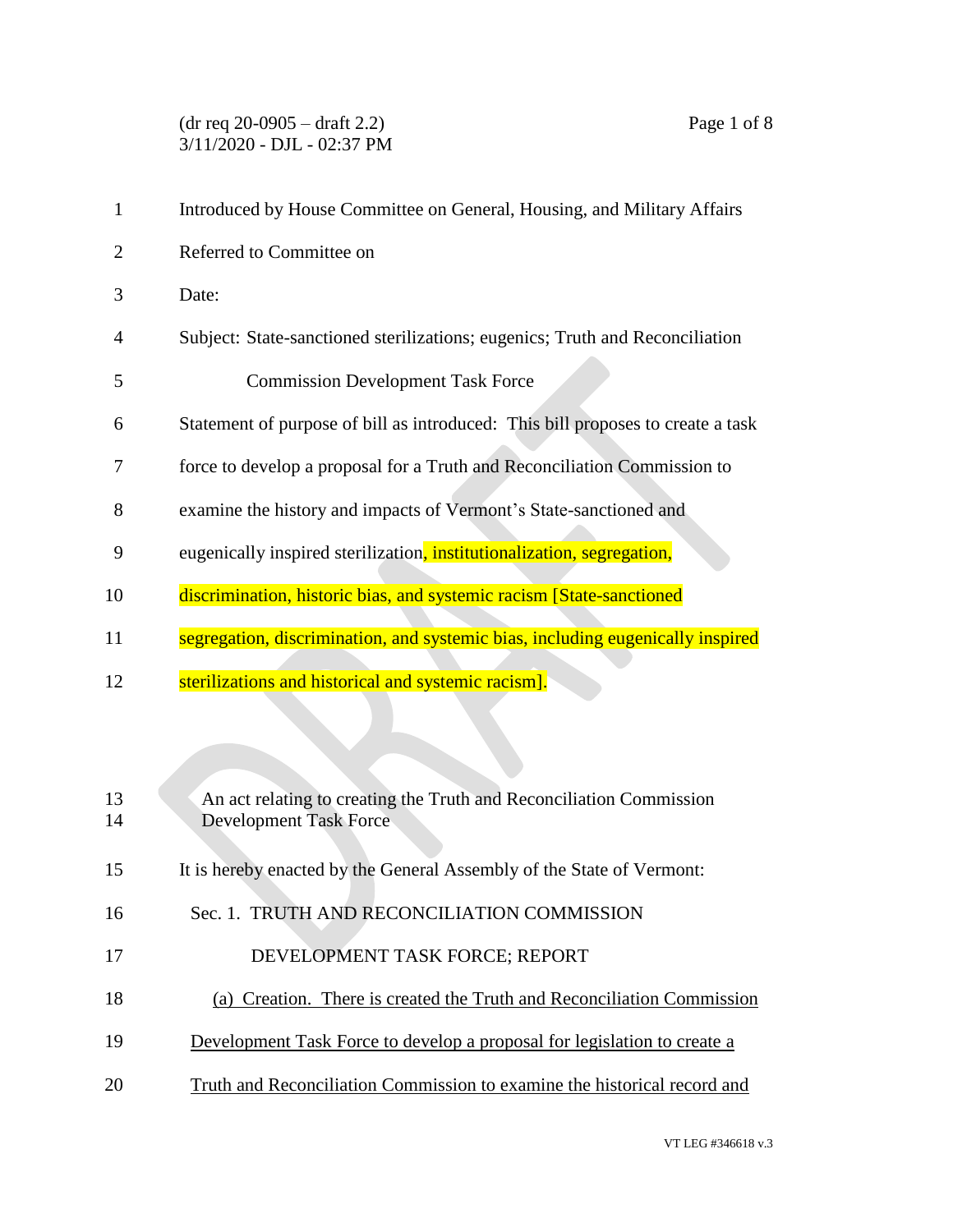(dr req 20-0905 – draft 2.2) Page 2 of 8 3/11/2020 - DJL - 02:37 PM

| $\mathbf{1}$   | adverse impacts of Vermont's State-sanctioned and eugenically inspired           |
|----------------|----------------------------------------------------------------------------------|
| $\overline{2}$ | sterilization, institutionalization, segregation, discrimination, historic bias, |
| 3              | and systemic racism [State-sanctioned segregation, discrimination, and           |
| 4              | systemic bias, including eugenically inspired sterilizations and historical and  |
| 5              | systemic racism].                                                                |
| 6              | (b) Membership. The Task Force shall be composed of the following                |
| 7              | members:                                                                         |
| 8              | (1) a member of a Native American Indian tribe that is recognized                |
| 9              | pursuant to 1 V.S.A. chapter 23, who shall be appointed by the Vermont           |
| 10             | Commission on Native American Affairs;                                           |
| 11             | four members, one from each of the Native American Indian tribes                 |
| 12             | that is recognized pursuant to 1 V.S.A. chapter 23, who shall be appointed by    |
| 13             | the leadership of their respective tribes;                                       |
| 14             | (3) an individual with a developmental disability, who shall be                  |
| 15             | appointed by the Green Mountain Self Advocates;                                  |
| 16             | an individual with a psychiatric disability, who shall be appointed<br>(4)       |
| 17             | by the Vermont Psychiatric Survivors;                                            |
| 18             | $(5)$ an [two or three] individual[s] who has [have] a disability or             |
| 19             | advocate[s] for disabled Vermonters, who shall be appointed by the Vermont       |
| 20             | <b>Developmental Disability Council [Vermont Center for Independent Living</b>   |
| 21             | or Vermont Coalition for Disability Rights];                                     |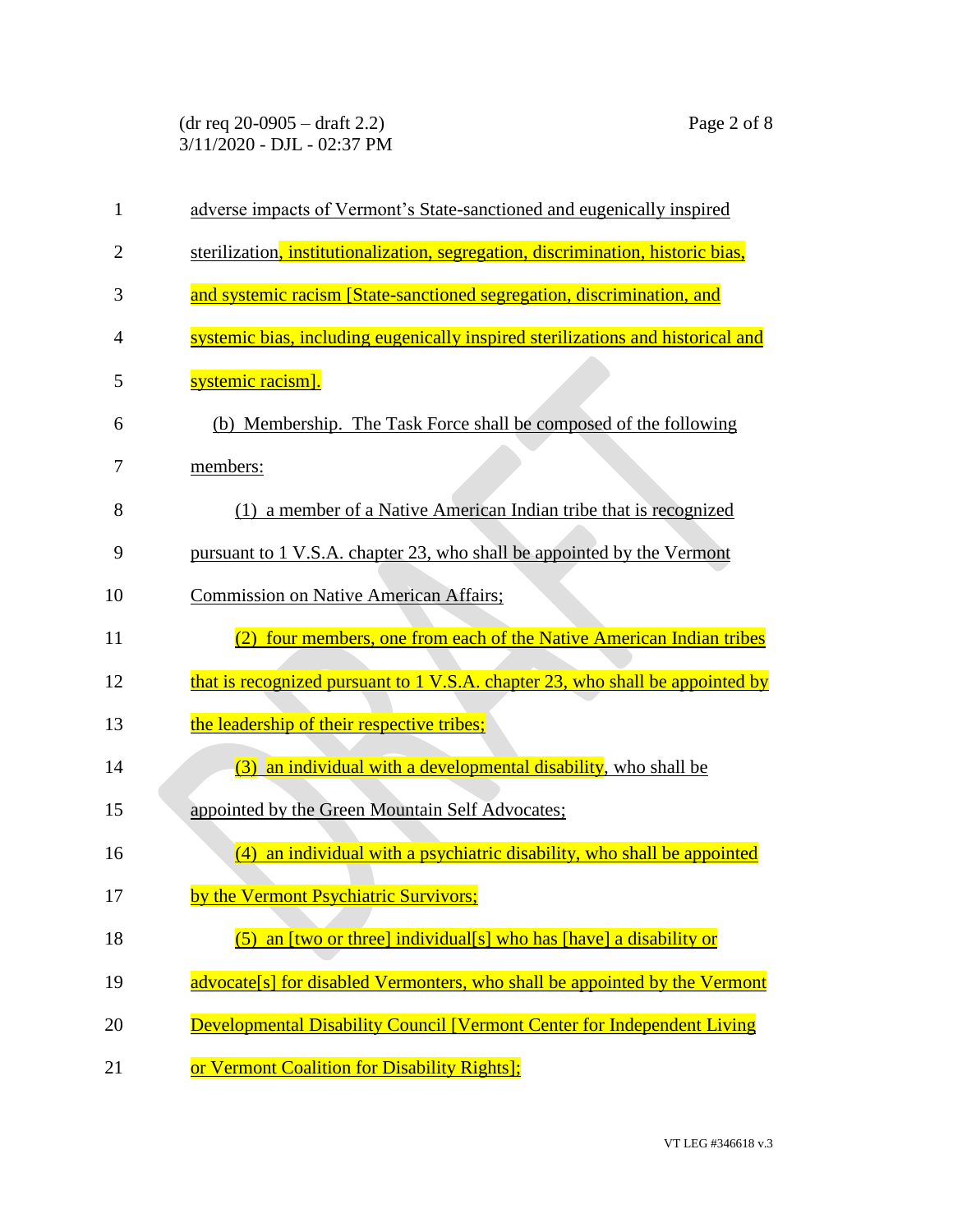(dr req 20-0905 – draft 2.2) Page 3 of 8 3/11/2020 - DJL - 02:37 PM

| $\mathbf{1}$   | (6) an individual with experience working to implement racial justice         |
|----------------|-------------------------------------------------------------------------------|
| $\overline{2}$ | reforms or representing communities of color in Vermont, who shall be         |
| 3              | appointed by the Racial Equity Advisory Panel;                                |
| 4              | a member of the French-Canadian community of Vermont, who                     |
| 5              | shall be appointed by the Vermont French-Canadian Society;                    |
| 6              | (8) an individual with expertise in the protection of human rights and        |
| 7              | prevention of discrimination, who shall be appointed by the Vermont Human     |
| 8              | <b>Rights Commission;</b>                                                     |
| 9              | (9) an individual with expertise in the treatment of psychological            |
| 10             | trauma within distinct communities and groups, who shall be appointed by      |
| 11             | the Committee on Committees;                                                  |
| 12             | $(10)$ a historian with expertise in the history of the eugenics movement     |
| 13             | in Vermont, who shall be appointed by the Governor;                           |
| 14             | $(11)$ an individual with expertise in restorative justice, who shall be      |
| 15             | appointed by the Speaker of the House; and                                    |
| 16             | three representatives of major civil society organizations that have<br>(12)  |
| 17             | historically championed the cause of reparatory justice, who shall be jointly |
| 18             | appointed by the Speaker of the House and the Committee on Committees         |
| 19             | from a list of candidates prepared by the Social Justice Caucus of the        |
| 20             | Vermont General Assembly.                                                     |
| 21             | (c) Powers and duties.                                                        |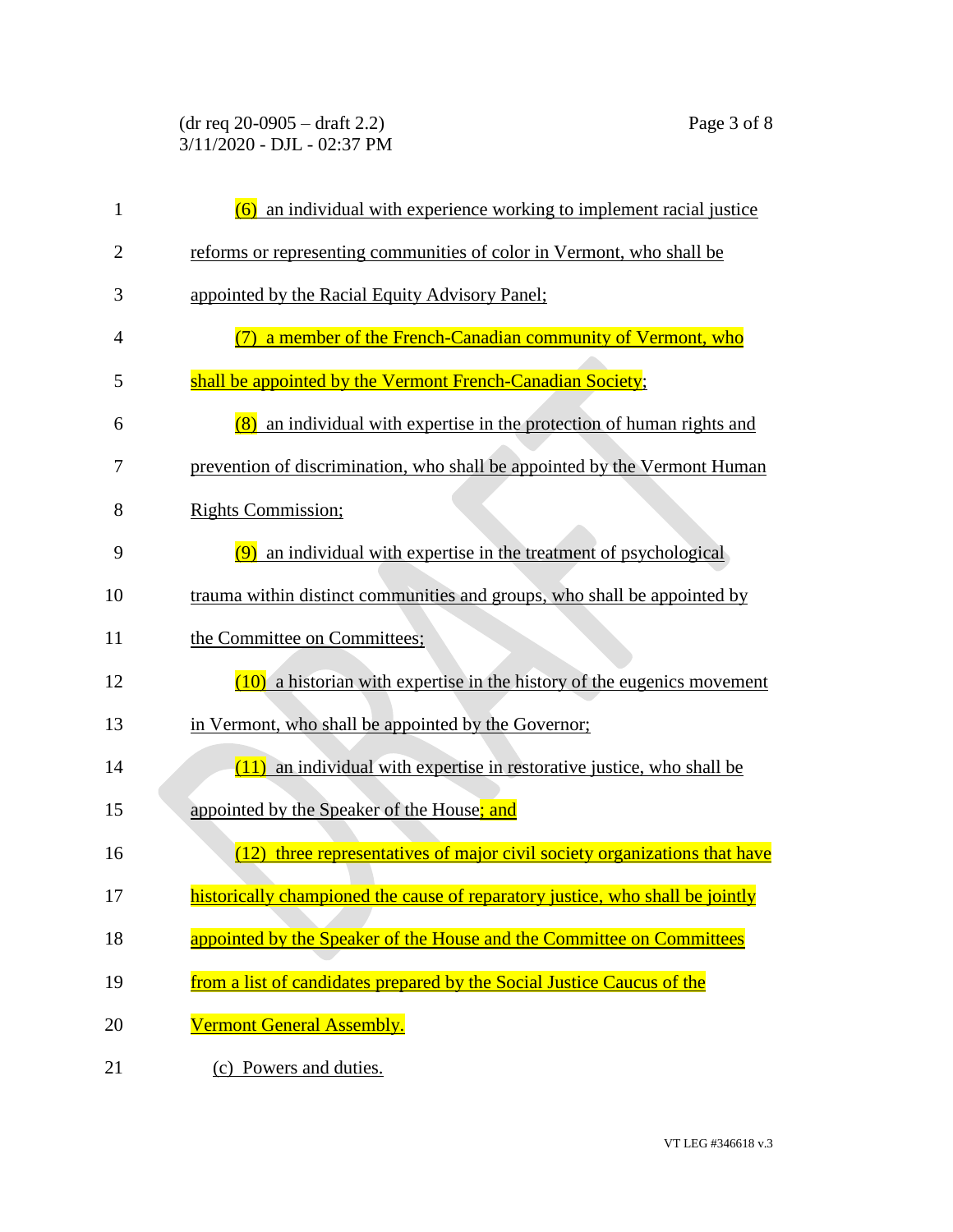(dr req 20-0905 – draft 2.2) Page 4 of 8 3/11/2020 - DJL - 02:37 PM

| $\mathbf{1}$   | (1) The Task Force shall develop a proposal for legislation to create a          |
|----------------|----------------------------------------------------------------------------------|
| $\overline{2}$ | Truth and Reconciliation Commission to examine the historical record and         |
| 3              | adverse impacts of Vermont's State-sanctioned and eugenically inspired           |
| $\overline{4}$ | sterilization, institutionalization, segregation, discrimination, historic bias, |
| 5              | and systemic racism [State-sanctioned segregation, discrimination, and           |
| 6              | systemic bias, including eugenically inspired sterilizations and historical and  |
| 7              | systemic racism]. The proposal shall address the following:                      |
| 8              | (A) the membership of the Commission;                                            |
| 9              | (B) the specific issues to be examined by the Commission;                        |
| 10             | (C) the work product to be produced by the Commission, including                 |
| 11             | whether that work product will include the creation of a comprehensive           |
| 12             | historical record of State-sanctioned and eugenically inspired sterilization.    |
| 13             | institutionalization, segregation, discrimination, historic bias, and systemic   |
| 14             | racism [State-sanctioned segregation, discrimination, and systemic bias,         |
| 15             | including eugenically inspired sterilizations and historical and systemic        |
| 16             | racism] in Vermont, an examination of the long-term impacts of State-            |
| 17             | sanctioned and eugenically inspired sterilization, institutionalization,         |
| 18             | segregation, discrimination, historic bias, and systemic racism [State-          |
| 19             | sanctioned segregation, discrimination, and systemic bias, including             |
| 20             | eugenically inspired sterilizations and historical and systemic racism on the    |
| 21             | communities targeted by the Vermont Eugenics Survey, and                         |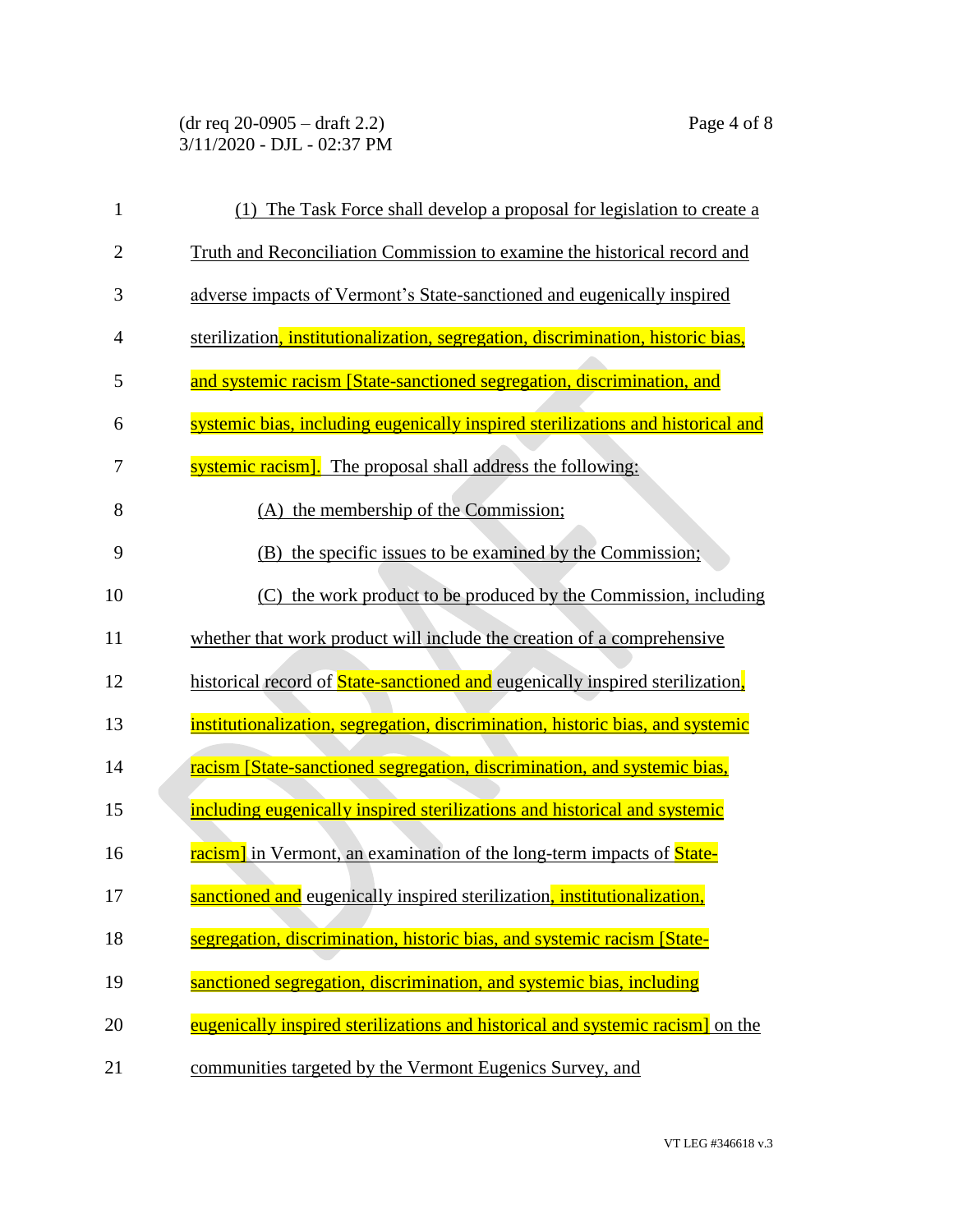(dr req 20-0905 – draft 2.2) Page 5 of 8 3/11/2020 - DJL - 02:37 PM

| $\mathbf{1}$   | recommendations for legislative action to address or mitigate long-term     |
|----------------|-----------------------------------------------------------------------------|
| 2              | impacts that the Commission identifies;                                     |
| 3              | (D) the amount of time in which the Commission will conduct its             |
| $\overline{4}$ | work and the date by which the Commission will produce a final work         |
| 5              | product;                                                                    |
| 6              | (E) the technical, administrative, and legal support that should be         |
| 7              | provided to the Commission, including whether the Commission should be      |
| 8              | permitted to hire staff or utilize State resources to assist with its work; |
| 9              | (F) the amount of funding that should be provided to the                    |
| 10             | Commission and potential sources for that funding, including State          |
| 11             | appropriations, and grants and donations from public and private sources;   |
| 12             | (G) whether the Commissioners will be engaged in their work for             |
| 13             | the Commission on a full-time or part-time basis;                           |
| 14             | (H) the amount of compensation that should be provided to each              |
| 15             | Commissioner;                                                               |
| 16             | (I) whether the State should be required to cooperate with the              |
| 17             | Commission;                                                                 |
| 18             | (J) whether the Commission should have access to documents and              |
| 19             | records that would otherwise be kept confidential;                          |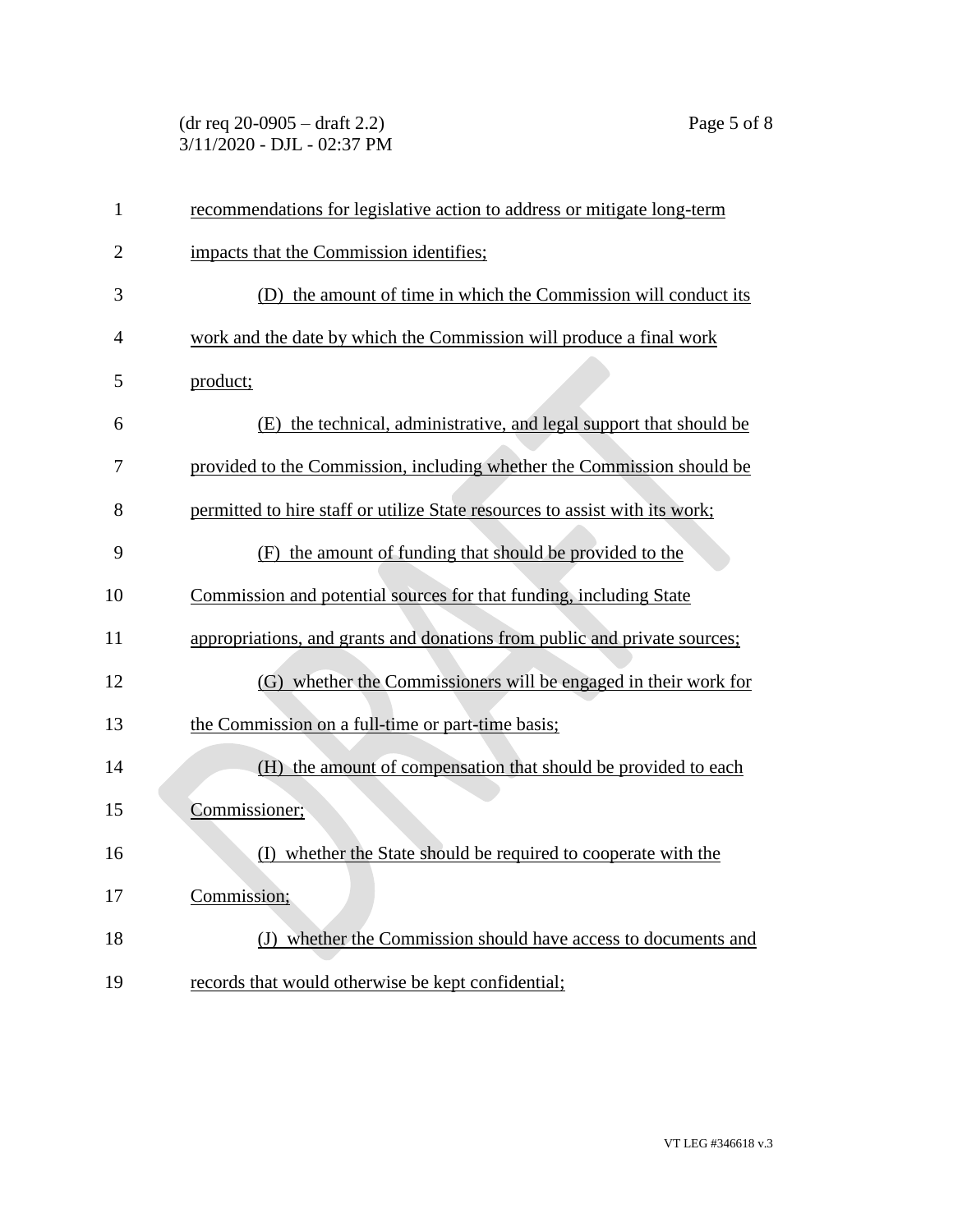## (dr req 20-0905 – draft 2.2) Page 6 of 8 3/11/2020 - DJL - 02:37 PM

| $\mathbf{1}$   | (K) whether the Commission should be given the power to issue                           |
|----------------|-----------------------------------------------------------------------------------------|
| $\overline{2}$ | subpoenas to compel the attendance of witnesses and the production of                   |
| 3              | documents;                                                                              |
| $\overline{4}$ | (L) whether the Commission should be given the power to enter and                       |
| 5              | inspect buildings and properties that had a role in relation to <b>State-sanctioned</b> |
| 6              | and eugenically inspired sterilization, institutionalization, segregation,              |
| 7              | discrimination, historic bias, and systemic racism [State-sanctioned                    |
| 8              | segregation, discrimination, and systemic bias, including eugenically inspired          |
| 9              | sterilizations and historical and systemic racism] that occurred in Vermont;            |
| 10             | (M) whether it may be necessary to prevent the use in other                             |
| 11             | proceedings of information that is provided to the Commission; and                      |
| 12             | (N) what will happen to the complete record of the Commission's                         |
| 13             | work and findings after the Commission ceases to exist, including how to                |
| 14             | address privacy concerns of communities, families, and individuals harmed               |
| 15             | by State-sanctioned and eugenically inspired sterilization, institutionalization,       |
| 16             | segregation, discrimination, historic bias, and systemic racism [State-                 |
| 17             | sanctioned segregation, discrimination, and systemic bias, including                    |
| 18             | eugenically inspired sterilizations and historical and systemic racism].                |
| 19             | (2) In developing its proposal, the Task Force shall solicit and consider               |
| 20             | input from:                                                                             |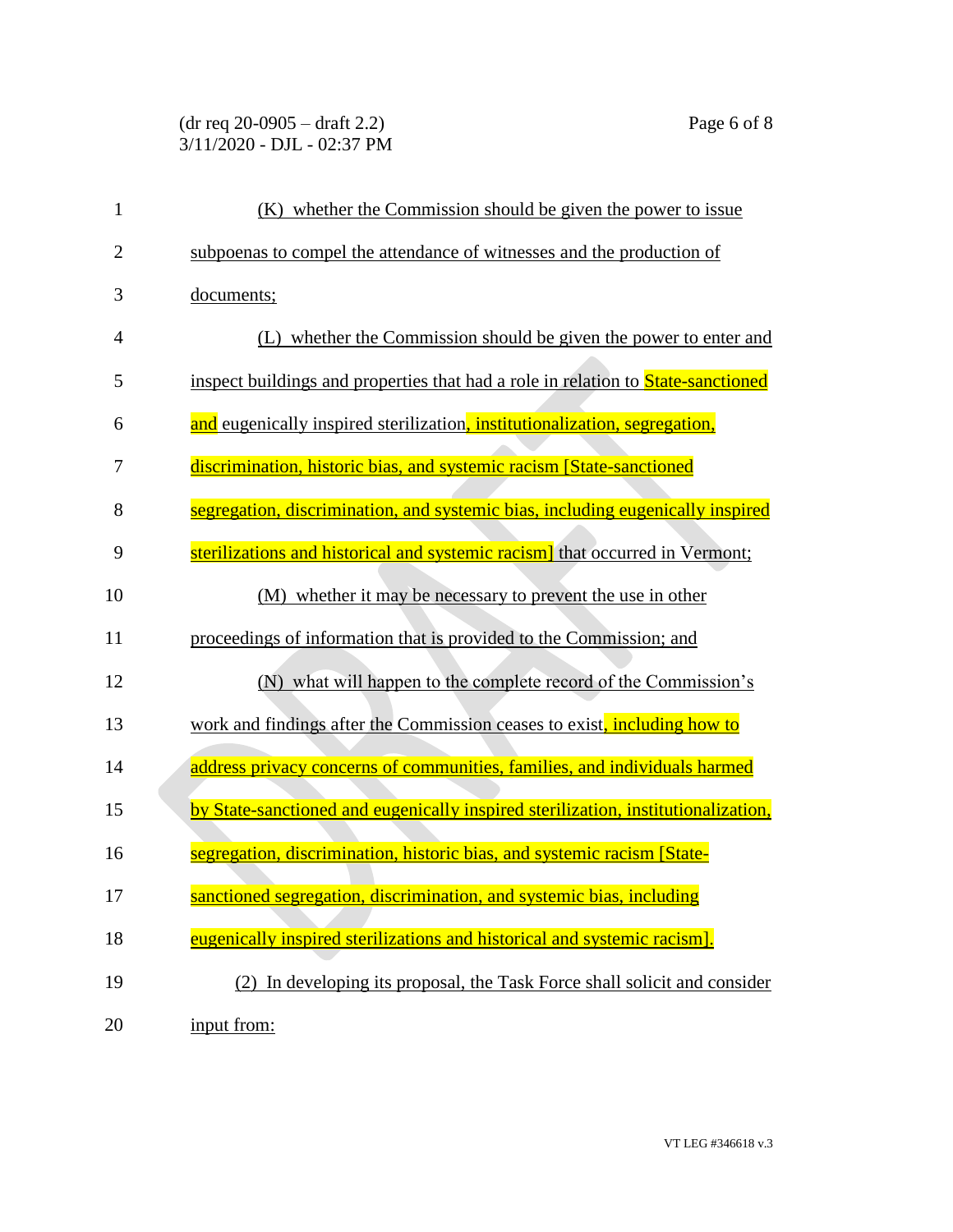## (dr req 20-0905 – draft 2.2) Page 7 of 8 3/11/2020 - DJL - 02:37 PM

| $\mathbf{1}$   | (A) members of communities that were targeted by the Vermont                   |
|----------------|--------------------------------------------------------------------------------|
| $\overline{2}$ | Eugenics Survey;                                                               |
| 3              | (B) scholars and others who have studied the history of Vermont's              |
| 4              | State-sanctioned and eugenically inspired sterilization, institutionalization, |
| 5              | segregation, discrimination, historic bias, and systemic racism [State-        |
| 6              | sanctioned segregation, discrimination, and systemic bias, including           |
| 7              | eugenically inspired sterilizations and historical and systemic racism];       |
| 8              | (C) individuals with expertise in restorative and community justice;           |
| 9              | (D) individuals with expertise in the formation or operation of truth          |
| 10             | and reconciliation commissions; and                                            |
| 11             | (E) the general public.                                                        |
| 12             | (d) Assistance. For the sole purpose of preparing recommended                  |
| 13             | legislation, the Task Force shall have the assistance of the Office of         |
| 14             | Legislative Council.                                                           |
| 15             | (e) Report. On or before January 15, 2021, the Task Force shall submit a       |
| 16             | written report to the House Committee on General, Housing, and Military        |
| 17             | Affairs and the Senate Committee on Economic Development, Housing and          |
| 18             | General Affairs with its recommendations for legislative action. The report    |
| 19             | shall include recommended legislation for consideration by the General         |
| 20             | Assembly.                                                                      |
| 21             | (f) Meetings.                                                                  |